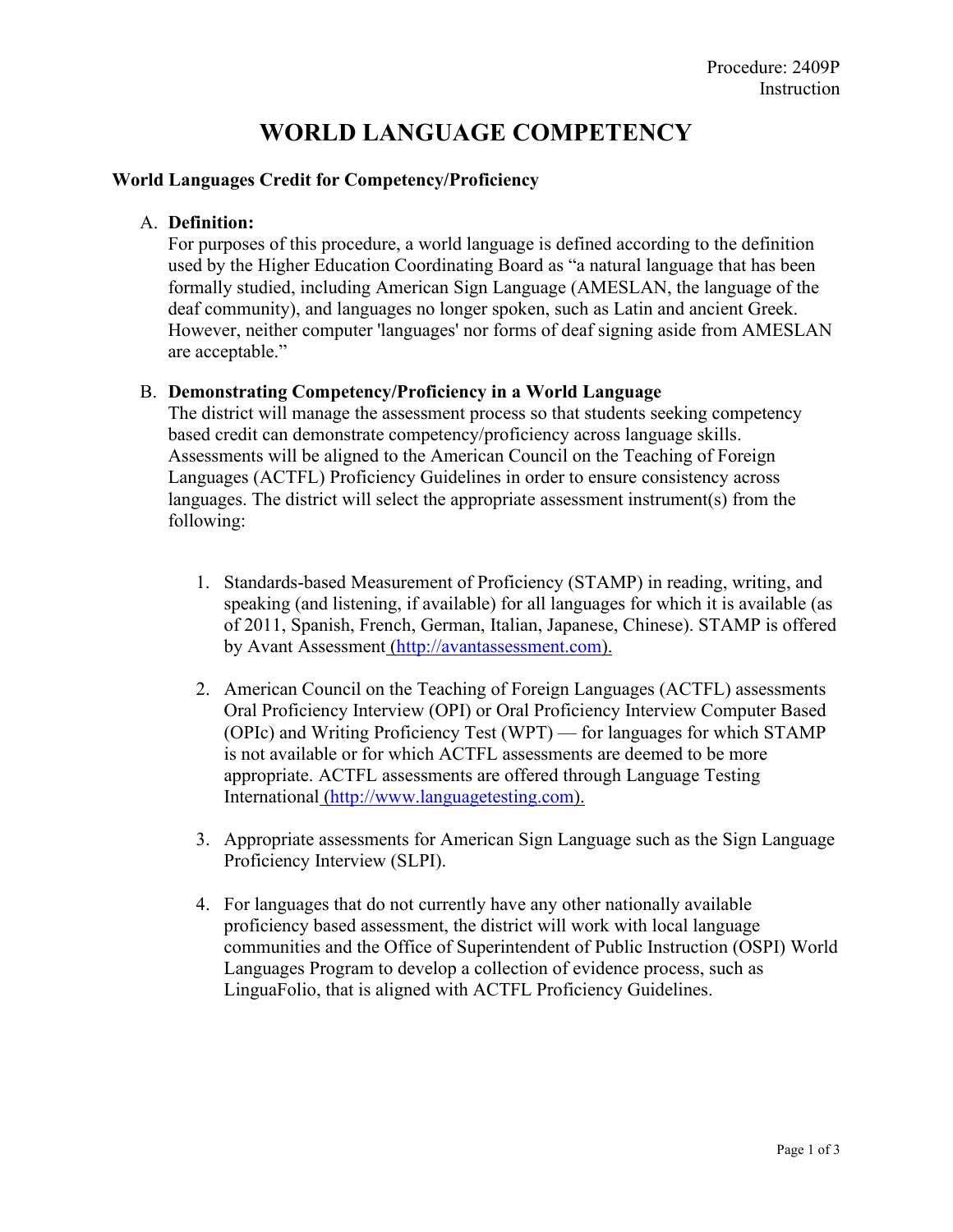# **C. Determining Competency and Credit Equivalencies**

The district will award one or more credits based on the student demonstrating an overall proficiency level according to the ACTFL Proficiency Guidelines as follows:

- 1. Novice Mid 1 credit (Carnegie Unit)
- 2. Novice High 2 credits
- 3. Intermediate Low 3 credits
- 4. Intermediate Mid 4 credits

Since students may demonstrate varied levels of proficiency across skills, credits will be awarded based on the lowest common level of proficiency demonstrated across the skill areas.

(*Example: If a student demonstrated Intermediate Mid-level proficiency in Speaking, but Novice Mid in Reading and Writing, then credits would be awarded based on the lowest common level of demonstrated proficiency: one credit for Novice Mid. The student would not receive individual credits for separate language skills. In this example, the student would not receive four credits for Intermediate Mid in Speaking and one credit each for Novice Mid in Reading and Writing. The total award is one World Language credit.*)

# D. **Offering Testing Opportunities**

The district will manage the assessment process so that students have multiple (2) opportunities to take or retake the assessment(s) required to demonstrate proficiency. Assessments must be offered in a proctored setting with appropriate technology. The district will approve the site(s) where the assessments are offered, which could include individual schools, district buildings, community colleges, universities, educational service districts, or other community settings.

## E. **Paying for Assessments**

The district will set a fee for the assessments to cover administrative costs, test fees, and/or proctoring. Fees may vary depending on the assessment costs. The district will provide a fee waiver or a reduction in fees for low income students whose parents are unable to pay the full cost of the assessment.

Current fees and financial assistance information are available from the Department of Student Success.

Fee Schedule:

- Full Fee: Fees vary based upon assessment; [http://K12.wa.us/WorldLanguages/AssessmentDays.aspx](http://k12.wa.us/WorldLanguages/AssessmentDays.aspx)
- Reduced Fee (For those who qualify for reduced lunch): 50% reduction in assessment cost.
- Fee waived for those who qualify for free/reduced lunch.